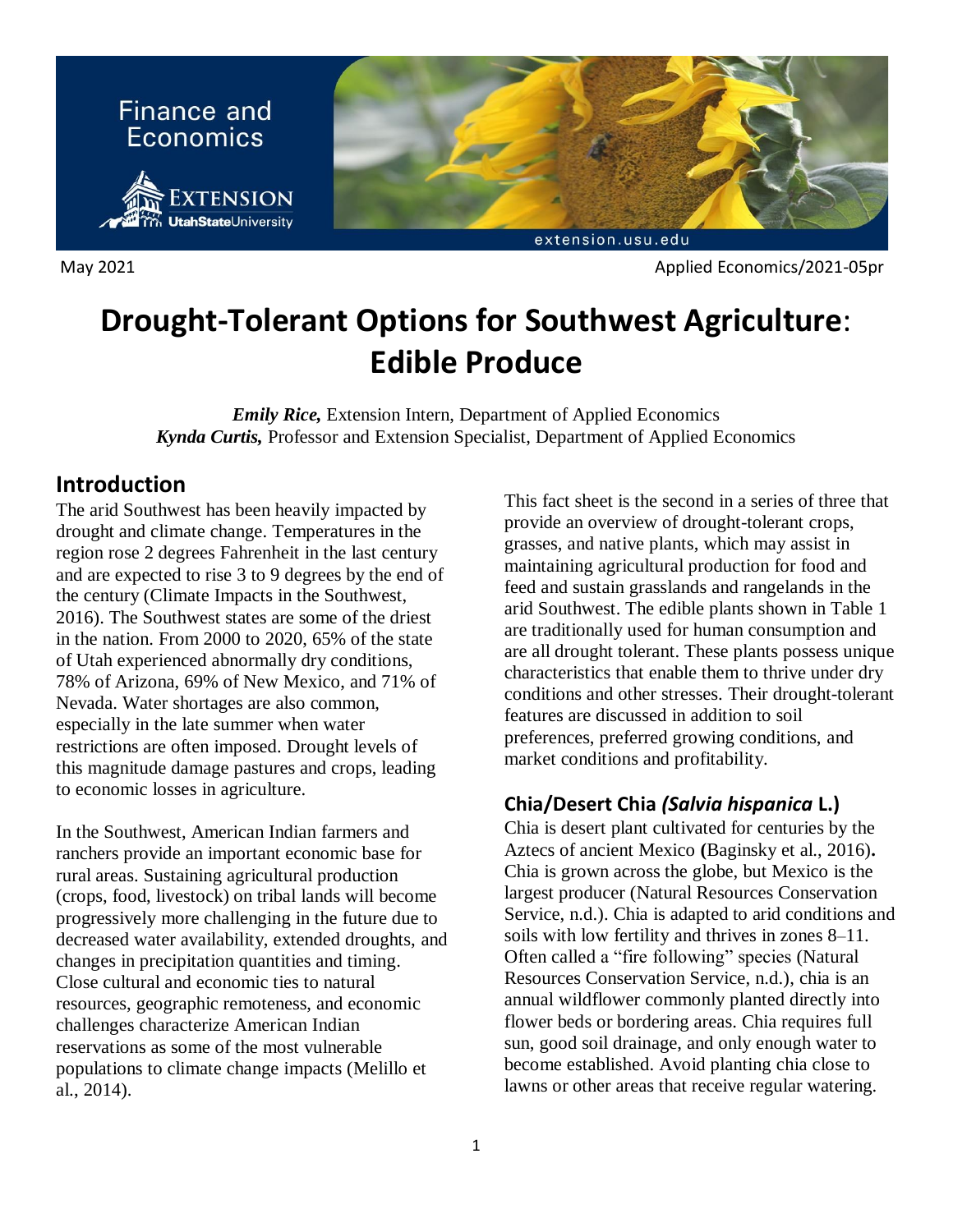| <b>Table 1</b><br>Edible Produce with Preferred Zones and Average Yield and Price |                       |                      |    |  |  |
|-----------------------------------------------------------------------------------|-----------------------|----------------------|----|--|--|
| Name <sup>®</sup>                                                                 | <b>USDA Hardiness</b> | <b>Average Yield</b> | A۱ |  |  |

| <b>Name</b>          | <b>USDA Hardiness</b><br>Zone | <b>Average Yield</b>       | <b>Average Price</b> |
|----------------------|-------------------------------|----------------------------|----------------------|
| Chia                 | Zones $8-11$                  | 650 lbs. per acre          | \$26.50 per lb.      |
| Chokeberry           | Zones $3-8$                   | $5-10$ tons per acre       | $$10$ per lb.        |
| Mexican Sour Gherkin | Zones $4-12$                  | $200+$ fruits per plant    | $$20$ per lb.        |
| Sunflower            | Zones $4-9$                   | 2000 lbs. of seed per acre | \$16-\$22 per cwt    |
| Tarwi                | Zones $8-11$                  | 30 tons per acre           | $$3$ per lb.         |
| <b>Tepary Beans</b>  | Zones $8+$                    | 350-1500 lbs. per acre     | \$6 per bushel       |
| Wolfberry            | Zones $2-7$                   | 7000 lbs. per acre         | $$14$ per lb.        |
| Pomegranate          | $85^{\circ}$ F for 120+ days  | 75 lbs. per tree           | \$7.80 per lb.       |

*Note.* Citations for the above information are provided in the text below.

Seed yields are approximately 650 pounds per acre and sold to wholesale distributors for \$26.50 per pound (Oyugi, 2020). Desert Chia (Salvia columbariae) is slightly different from the Mexican chia and is found in California, Nevada, Arizona, and New Mexico. Chia seed (Figure 1) is popular as a dietary supplement due to its high omega 3, vitamin, mineral, and fiber content (Baginsky et al., 2016).



**Figure 1.** *Chia Seed Postharvest*

#### **Chokeberry** *(Aronia melanocarpa***)**

Chokeberry (Figure 2) is hardy to zones 3–8, grows as a medium-sized shrub, and tolerates full sun or partial shade (Viking Black Chokeberry-Aronia, 2021). It grows best in compost enriched loam. The Viking variety is self-fertile, requires no pruning, is drought tolerant, and resistant to native pests and

diseases (Chokeberry Viking, n.d.). It also tolerates clay and wet and salty soils (Pleasant Run Nursery, 2020).

Reported yields vary from 5–10 tons per acre (Cooperative Extension: Agriculture, n.d.). Mature bushes yield 10–20 bushels per year (Boese, 2018), depending on plant age, health, soil conditions, and precipitation/irrigation. The berries can be sold directly to wholesale distributors or the public or as value-added products. The wholesale price is approximately \$10 per pound in the Midwest (Boese, 2018), with value-added products bringing higher returns.



**Figure 2.** *Chokeberry Fruit on Bush*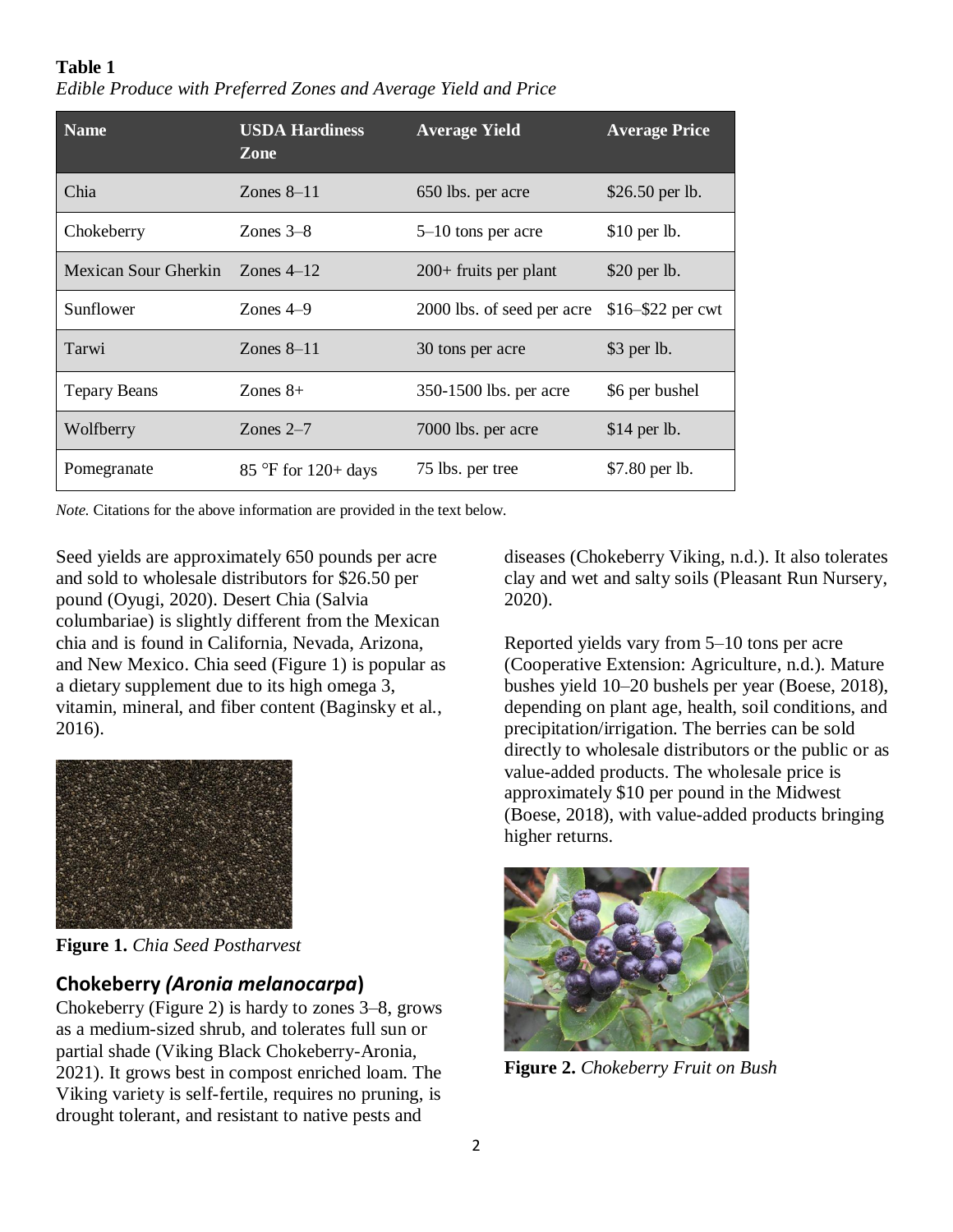#### **Mexican Sour Gherkin** *(Melothria scabra***)**

Sour gherkin originated in Mexico and Central America (Grant, 2018), requires full sun, fertile, well-drained soils with a pH of 5.5–7.0. It should be planted directly in the ground in late spring or early summer as plants require 60 days to reach maturity (Cucumber, Mexican Sour Gherkin, n.d.). These plants grow best in zones 4–12. For best growth, water weekly via drip irrigation and keep leaves dry to reduce disease (Cucumber: Mexican Sour Gherkin, n.d.). Compared to other members of the cucumber family, it is more cold-hardy and less water-hungry than its cousins (Grant, 2018). It has an extended harvest season, producing fruit well into the fall.

Sour gherkin are high yielding, with one plant producing hundreds of fruits (Figure 3). Revenues of up to \$20 dollars per pound at farmers markets or farm stands in North America have been reported (Jabbour, 2018).



**Figure 3.** *Harvested Mexican Sour Gherkin*

#### **Sunflower** *(Helianthus annuus)*

Sunflower (Figure 4a) is an annual native to North America and cultivated by Native Americans (Natural Resources Conservation Service, n.d.). Grow in well-drained soils, rich in organic matter (Delate, 2013) in zones 4–9 (Nardozzi, n.d.). Sunflowers have many purposes, including seed consumption or oil production from the seed (Figure 4b) (Delate, 2013). The stalks can be used as fuel or livestock feed and are grown in rotation with wheat. Sunflowers are common across North America and require full sun and irrigation until they are well established (Iannotti, 2019). Sunflower seeds attract birds and other animals; thus, protection may be needed while the plants are young.

Sunflowers yield about 2,000 pounds of seed per acre. Oil seed is valued at about \$16 per cwt (hundredweight), while confection-type seeds return \$22 per cwt (2019 USDA Sunflower, 2019). Domestic oil consumption is on the rise, which means the market looks healthy and can support new entrants.





**Figure 4a.** *Sunflower*  **Figure 4b.** *Sunflower Seeds in Bloom Postharvest*

## **Tarwi (***Lupinus mutabilis***)**

Tarwi is a cool summer, nitrogen-fixing, droughttolerant, pest-resistant legume that grows well in marginal soils (Sattaur, 1988). Tarwi is hardy in zones 8-11, can fix 140 - 200 pounds of nitrogen per acre and requires very few nutrients in the soil (Tarwi, 2018). It also tolerates strong winds (Lupinus mutabilis, n.d.). Tarwi is a good cover crop, as well as a food crop, and can handle light frosts. It requires either acidic or neutral pH and grows well in climates similar to the Andean tuber crops (Sattaur, 1988). Tarwi can produce up to 30 tons per acre and sells for approximately \$3 per pound (Cohen & Smale, 2014).

## **Tepary Beans** *(Phaseolus acutifolius***)**

Tepary beans are native annual legumes to the Southeast. They grow in washes and alluvial soils and are adapted to hot and dry areas. Currently, tepary beans are grown in Central America, Africa, Europe, and South Asia (Natural Resources Conservation Service, 2018). They are extremely drought tolerant and require little water (Skye, 2016) and grow wild in the Sonoran Desert. This legume is hardy to zone 8 and yields roughly 100 beans per plant. Beans sell for \$6 per bushel when sold direct-to-consumer (Burgess, n.d.) and under dryland conditions yield 350–700 pounds per acre.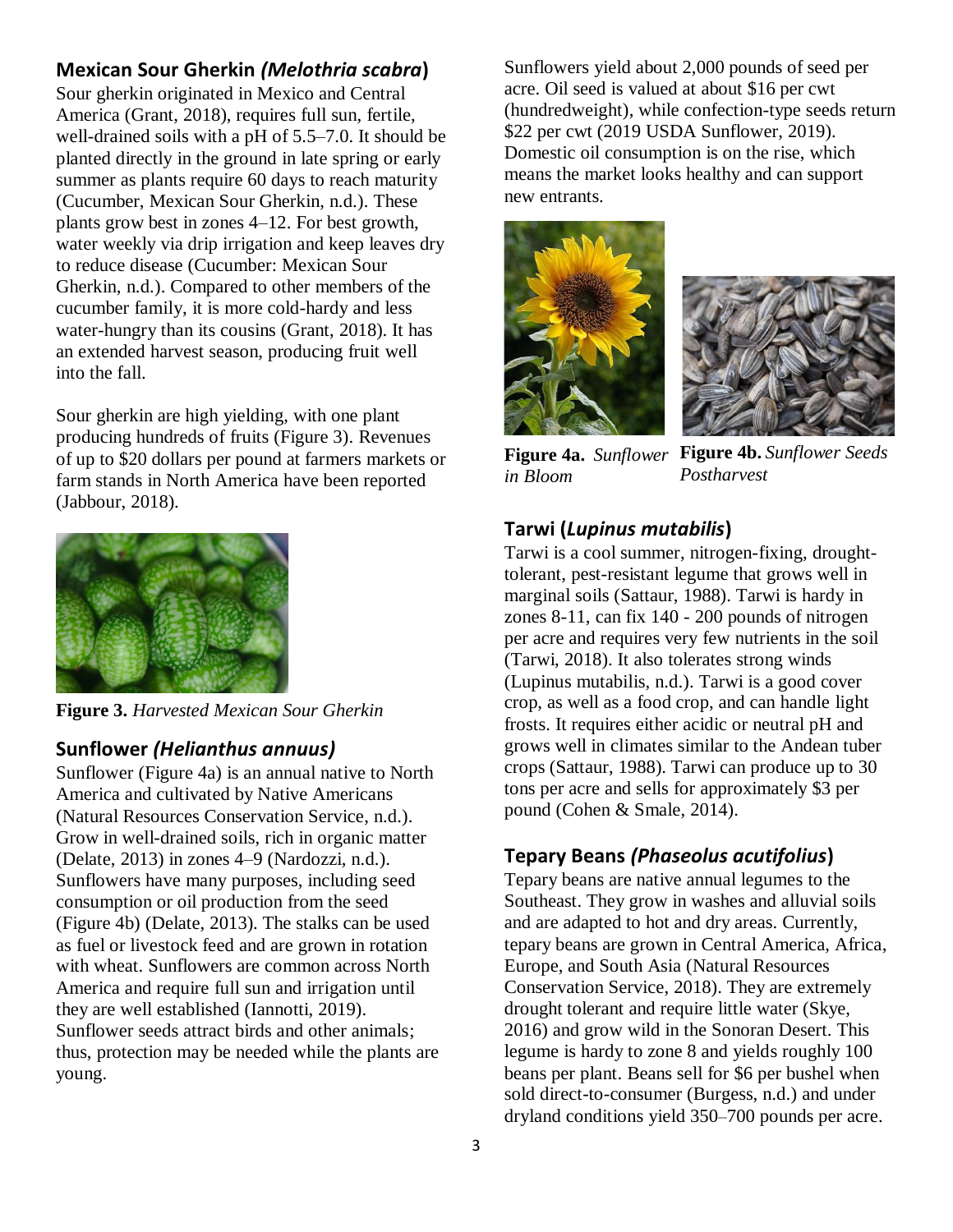If irrigated, yields range from 800–1500 pounds per acre (Natural Resources Conservation Service, 2018). While there are currently only limited existing markets, there is room for expansion, particularly in regions with Native American or Hispanic populations.

## **Wolfberry/Goji Berry** *(Lycium barbarum***)**

This perennial shrub is hardy to zones 2–7 (Demchak & Bloom, 2020), is very drought tolerant, grows best in light, high fertility soils, and requires full sun. Goji berries do grow well in saline soil. During the establishment year, the root system needs to be well watered (Demchak & Bloom, 2020). However, in subsequent years, irrigation requirements decrease. Fertilize similar to tomatoes, adding 75–90 pounds of nitrogen per year, divided into three applications during bud-break, at flowering, and lastly, as the fruit begins to ripen (Figure 5) (Demchak & Bloom, 2020).

Goji berries are primarily grown in Canada, China, and California (Demchak & Bloom, 2020). In China, yields are reported at 7,000 pounds per acre (Demchak & Bloom, 2020), with price per pound around \$14. There is potential in the current health food market for this crop.



**Figure 5.** *Goji Berry Prior to Harvest*

# **Picture Credits**

Figure 1. Kosinka, Joanna. (2017) *Chia*. Unsplash.<https://unsplash.com/s/photos/chia>

Figure 2. Aronia berries chokeberry. (n.d.) WP Clipart. [https://free](https://free-images.com/display/aronia_berries_chokeberry.html)[images.com/display/aronia\\_berries\\_chokeberry.html](https://free-images.com/display/aronia_berries_chokeberry.html)

Figure 3. SoFuego. (n.d.) *Gherkin*. Pixabay. [https://free-images.com/display/gherkin\\_tiny\\_small\\_861550.html](https://free-images.com/display/gherkin_tiny_small_861550.html)

#### **Pomegranate** *(Punica granatum***)**

The pomegranate was initially cultivated in Asia and brought to America by the Spanish in the late 1500s (Hawkins et al., 2010). Plants are extremely drought and heat tolerant and grow well at temperatures over 85 degrees Fahrenheit. Pomegranates require a long, hot growing season, are moderately salt tolerant, and prefer a soil of pH 5.5–7.2. Pomegranate bushes take four years to establish prior to fruit production. Individual bushes can yield 20–25 fruits (Stein et al., 2015), and fruit numbers increase to 100–150 by year 10. A wellmanaged orchard typically produces 200–250 fruits per tree (75 pounds/tree) (Stein et al., 2015). The average wholesale price is approximately \$7.80 per pound (Pomegranate, 2020).

# **Conclusions**

The drought-tolerant edible plants and seed discussed here are options for maintaining agricultural production as climate change impacts the arid Southwest. While many of those discussed are native to the U.S. and used in Native American culture, others originated in other drought prone areas of the world. The plants discussed here are not an exhaustive list and other options may be equally useful and/or profitable. University Cooperative Extension and United States Department of Agriculture (USDA) publications regarding plant propagation, growing, harvesting, and marketing should be consulted when deciding on the best option for a specific area or region.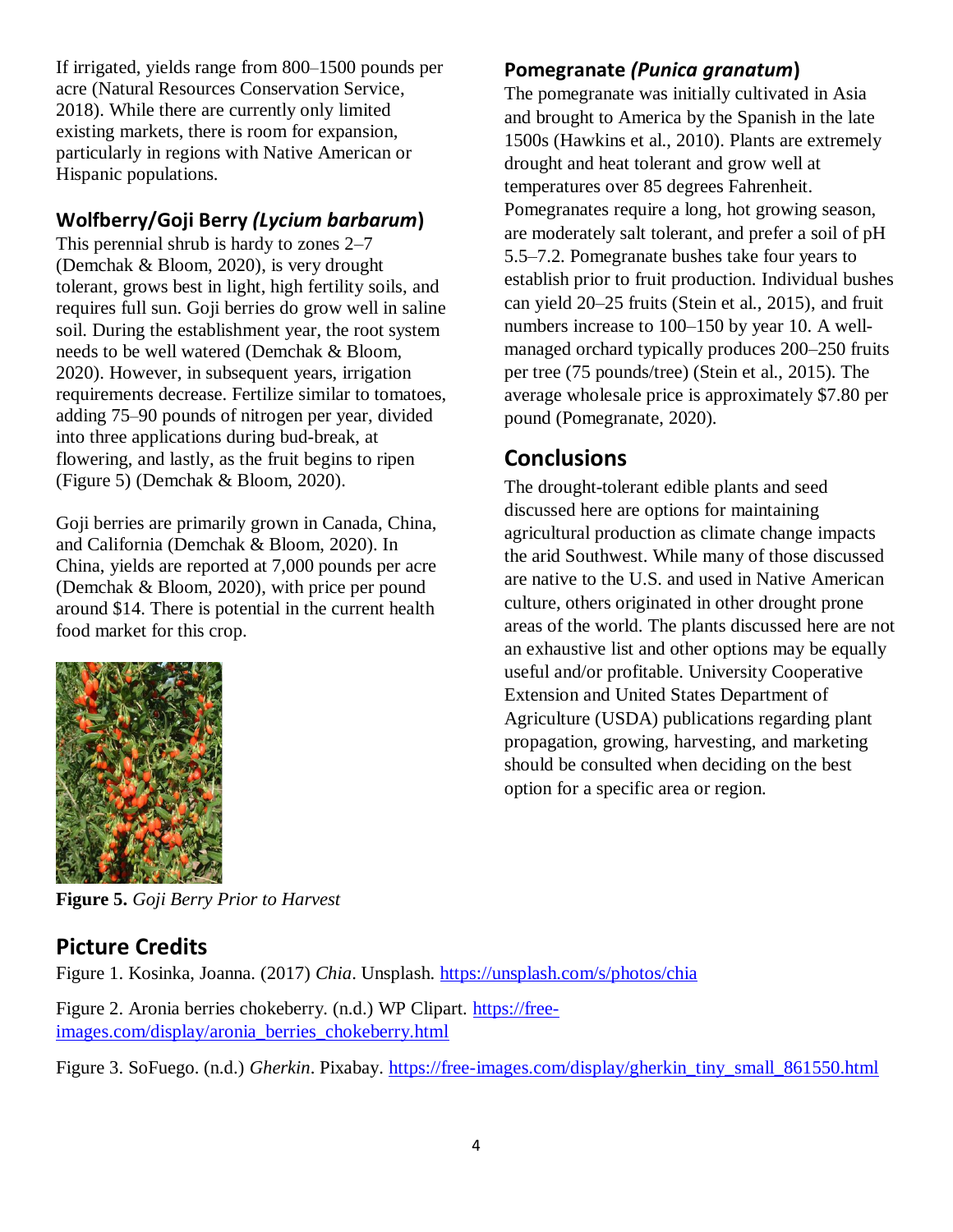Figure 4a. Sunflowers in field (n.d.) Wikimedia Commons. [https://free](https://free-images.com/display/sunflowers_in_field.html)[images.com/display/sunflowers\\_in\\_field.html](https://free-images.com/display/sunflowers_in_field.html)

Figure 4b. Hans (n.d.). *Sunflower seeds*. Pixabay. [https://free](https://free-images.com/display/sunflower_seeds_bird_seed_0.html)[images.com/display/sunflower\\_seeds\\_bird\\_seed\\_0.html](https://free-images.com/display/sunflower_seeds_bird_seed_0.html)

Figure 5. Goji berry (2011). Wikimedia Commons. [https://free-images.com/display/goji\\_berry\\_ningxia.html](https://free-images.com/display/goji_berry_ningxia.html)

# **References**

- 2019 USDA Sunflower Production & Price Estimates. (2019). Retrieved May 13, 2020, from <https://www3.nuseed.com/us/2019-usda-sunflower-production-price-estimates/>
- Baginsky, C., Arenas, J., Escobar, H., Garrido, M., Valero, N., Tello, D., Pizarro, L., Valensuala, A, Morales, L, & Silva, H. (2016, September). Growth and yield of chia (Salvia hispanica L.) in the Mediterranean and desert climates of Chile. *Chilean Journal of Agricultural Research, 76*(3). <http://www.bioline.org.br/pdf?cj16034>
- [Boese, V. \(2018, November 30\).](http://www.bioline.org.br/pdf?cj16034) *Grow aronia berry for health and profit.* Homestead Hustle. Retrieved May 13, 2020, from<https://homestead.motherearthnews.com/grow-aronia-berry-for-health-and-profit/>
- Brown Tepary Beans S-OAM BAVI. (n.d.). Ramona Farms American Indian Foods. Retrieved May 12, 2020, from<https://store.ramonafarms.com/Brown-Tepary-Beans-S-OAM-BAVI/productinfo/BTEPBR1/169/>

Burgess, M.A. (2021, October). *The tepary connection: A visit with W. D. Hood*. University of Arizona. [https://repository.arizona.edu/bitstream/handle/10150/552170/dp\\_05\\_01-003-007.pdf?sequence=1](https://repository.arizona.edu/bitstream/handle/10150/552170/dp_05_01-003-007.pdf?sequence=1Chokeberry%20Viking.%20(n.d.).%20Pa)

- [Chokeberry Viking. \(n.d.\). Par](https://repository.arizona.edu/bitstream/handle/10150/552170/dp_05_01-003-007.pdf?sequence=1Chokeberry%20Viking.%20(n.d.).%20Pa)k Seed. Retrieved April 29, 2020, from [https://parkseed.com/viking](https://parkseed.com/viking-aronia/p/35691/)[aronia/p/35691/](https://parkseed.com/viking-aronia/p/35691/)
- Climate Impacts in the Southwest. (2016, December 22). U.S. Environmental Protection Agency (EPA). Retrieved February 19, 2020, from [https://19january2017snapshot.epa.gov/climate-impacts/climate-impacts](https://19january2017snapshot.epa.gov/climate-impacts/climate-impacts-southwest_.html)[southwest\\_.html](https://19january2017snapshot.epa.gov/climate-impacts/climate-impacts-southwest_.html)

Cohen, M.J., &, Smale, M. (Eds.) (2014, June 11). *Global food-price shocks and poor people*. Routledge. Retrieved April 29, 2020, from [https://books.google.com/books?id=JZDJAwAAQBAJ&pg=PT235&lpg=PT235&dq=what+is+the+cost+pe](https://books.google.com/books?id=JZDJAwAAQBAJ&pg=PT235&lpg=PT235&dq=what+is+the+cost+per+pound+of+tarwi&source=bl&ots=L24-7-TZYo&sig=ACfU3U0ogUE9kmDaL3v4unzohs3WoxuLyA&hl=en&sa=X&ved=2ahUKEwj0zNGcwv_oAhXKXc0KHUJtBlkQ6AEwAXoECAwQAQ#v=onepage&q=what) [r+pound+of+tarwi&source=bl&ots=L24-7-](https://books.google.com/books?id=JZDJAwAAQBAJ&pg=PT235&lpg=PT235&dq=what+is+the+cost+per+pound+of+tarwi&source=bl&ots=L24-7-TZYo&sig=ACfU3U0ogUE9kmDaL3v4unzohs3WoxuLyA&hl=en&sa=X&ved=2ahUKEwj0zNGcwv_oAhXKXc0KHUJtBlkQ6AEwAXoECAwQAQ#v=onepage&q=what) [TZYo&sig=ACfU3U0ogUE9kmDaL3v4unzohs3WoxuLyA&hl=en&sa=X&ved=2ahUKEwj0zNGcwv\\_oA](https://books.google.com/books?id=JZDJAwAAQBAJ&pg=PT235&lpg=PT235&dq=what+is+the+cost+per+pound+of+tarwi&source=bl&ots=L24-7-TZYo&sig=ACfU3U0ogUE9kmDaL3v4unzohs3WoxuLyA&hl=en&sa=X&ved=2ahUKEwj0zNGcwv_oAhXKXc0KHUJtBlkQ6AEwAXoECAwQAQ#v=onepage&q=what) [hXKXc0KHUJtBlkQ6AEwAXoECAwQAQ#v=onepage&q=what](https://books.google.com/books?id=JZDJAwAAQBAJ&pg=PT235&lpg=PT235&dq=what+is+the+cost+per+pound+of+tarwi&source=bl&ots=L24-7-TZYo&sig=ACfU3U0ogUE9kmDaL3v4unzohs3WoxuLyA&hl=en&sa=X&ved=2ahUKEwj0zNGcwv_oAhXKXc0KHUJtBlkQ6AEwAXoECAwQAQ#v=onepage&q=what) is the cost per pound of tarwi&f=false

- Cooperative Extension: Agriculture. (n.d.). *Culture of aronia for fruit production*. University of Maine Cooperative Extension.<https://extension.umaine.edu/agriculture/aronia/culture/>
- Cucumber, Mexican Sour Gherkin. (n.d.). W. Atlee Burpee and Co. Retrieved April 29, 2020, from <https://www.burpee.com/vegetables/cucumbers/cucumber-mexican-sour-gherkin-prod099645.html>
- Cucumber: Mexican Sour Gherkin (Heirloom) (Melothria scabra). (n.d.). Project Purity Seeds. Retrieved April 29, 2020, from

http://www.projectpurityseeds.com/store/p163/Cucumber: Mexican Sour Gherkin (Heirloom) (Melothria [\\_scabra\).html](http://www.projectpurityseeds.com/store/p163/Cucumber:_Mexican_Sour_Gherkin_(Heirloom)_(Melothria_scabra).html)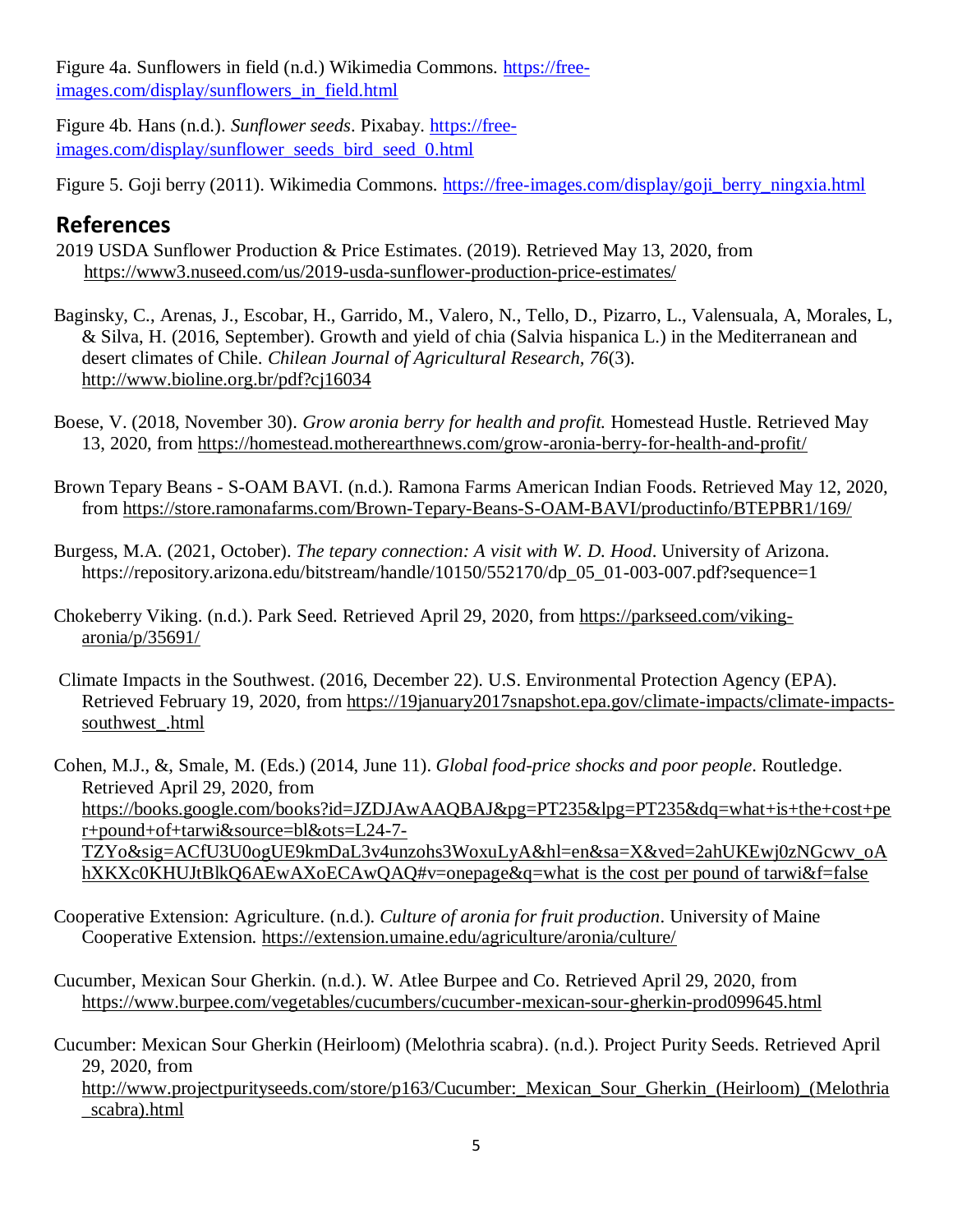- Delate, K. (2013). *Alternative Agriculture: Sunflower*. Iowa State University Extension and Outreach. <https://www.extension.iastate.edu/alternativeag/cropproduction/sunflower.html>
- Demchak, K., & Bloom. (2020, April 19). *Goji berry culture.* PennState Extension. <https://extension.psu.edu/goji-berry-culture>
- Gardening Know How. (2020, February 11). *Chia plant care: Learn how to grow chia seeds in the garden*. Retrieved August 13, 2020, from [https://www.gardeningknowhow.com/edible/herbs/chia-plant/how-to](https://www.gardeningknowhow.com/edible/herbs/chia-plant/how-to-grow-chia-seeds.htm)[grow-chia-seeds.htm](https://www.gardeningknowhow.com/edible/herbs/chia-plant/how-to-grow-chia-seeds.htm)
- Grant, A. (2018, April 4). *What are cucamelons: How to plant Mexican sour gherkins*. Gardening Know How. Retrieved April 29, 2020, from [https://www.gardeningknowhow.com/edible/vegetables/mexican-sour](https://www.gardeningknowhow.com/edible/vegetables/mexican-sour-gherkins/what-are-cucamelons.htm)[gherkins/what-are-cucamelons.htm](https://www.gardeningknowhow.com/edible/vegetables/mexican-sour-gherkins/what-are-cucamelons.htm)
- Hawkins, G.L., Sparks, A.N., & Acebes, A.L. (2010, July 1). *Pomegranate production*. University of Georgia Extension. https://extension.uga.edu/publications/detail.html?number=C997&title=Pomegranate Production
- Iannotti, M. (2019, October 28). *Learn how to grow and care for sunflowers in your garden.* The Spruce. Retrieved April 29, 2020, from<https://www.thespruce.com/growing-sunflowers-1402916>
- Jabbour, N. (2018, June 30). *Learn how to grow crispy, crunchy cucamelons in your garden.* Savvy Gardening. Retrieved April 29, 2020, from<https://savvygardening.com/growing-cucamelons-in-a-garden/>
- Lupinus Mutabilis Sweet. (n.d.). Plants for a Future. Retrieved April 29, 2020, from <https://pfaf.org/user/plant.aspx?LatinName=Lupinus+mutabilis>
- Melillo, J.M., Richmond, T.C., & Yohe, G., Eds. (2014) *Climate Change Impacts in the United States: The Third National Climate Assessment*. U.S. Global Change Research Program. doi:10.7930/J0Z31WJ2.
- Mexican Sour Gherkin (a). (n.d.). Territorial Seed Company. Retrieved April 29, 2020, from <https://territorialseed.com/products/cucumber-mexican-sour-gherkin>
- Mexican Sour Gherkin (b). (n.d.). H.R. Seeds. Retrieved April 29, 2020, from <https://www.hrseeds.com/mexican-sour-gherkin>
- Mexican Sour Gherkin Seeds. (n.d.). Park Seed. Retrieved April 29, 2020, from [https://parkseed.com/mexican](https://parkseed.com/mexican-sour-gherkin-seeds/p/52634-PK-P1/)[sour-gherkin-seeds/p/52634-PK-P1/](https://parkseed.com/mexican-sour-gherkin-seeds/p/52634-PK-P1/)
- Natural Resources Conservation Service. (n.d.). *Salvia hispanica L, chia.* Plant Database, U.S. Department of Agriculture. Retrieved April 29, 2020, from [https://plants.usda.gov/home/plantProfile?symbol=SAHI6](https://plants.usda.gov/home/plantProfile?symbol=SAHI6%20)
- Natural Resources Conservation Service. (n.d.). *Helianthus annuus L.,annual sunflower*. Plant Database, U.S. Department of Agriculture. Retrieved April 29, 2020, from <https://plants.usda.gov/home/plantProfile?symbol=HEAN3>
- Natural Resources Conservation Service. (2018, September). *Phaseolus acutifolius, tepary bean.* Plant Database, U.S. Department of Agriculture. Retrieved April 29, 2020, from <https://plants.usda.gov/home/plantProfile?symbol=PHAC>